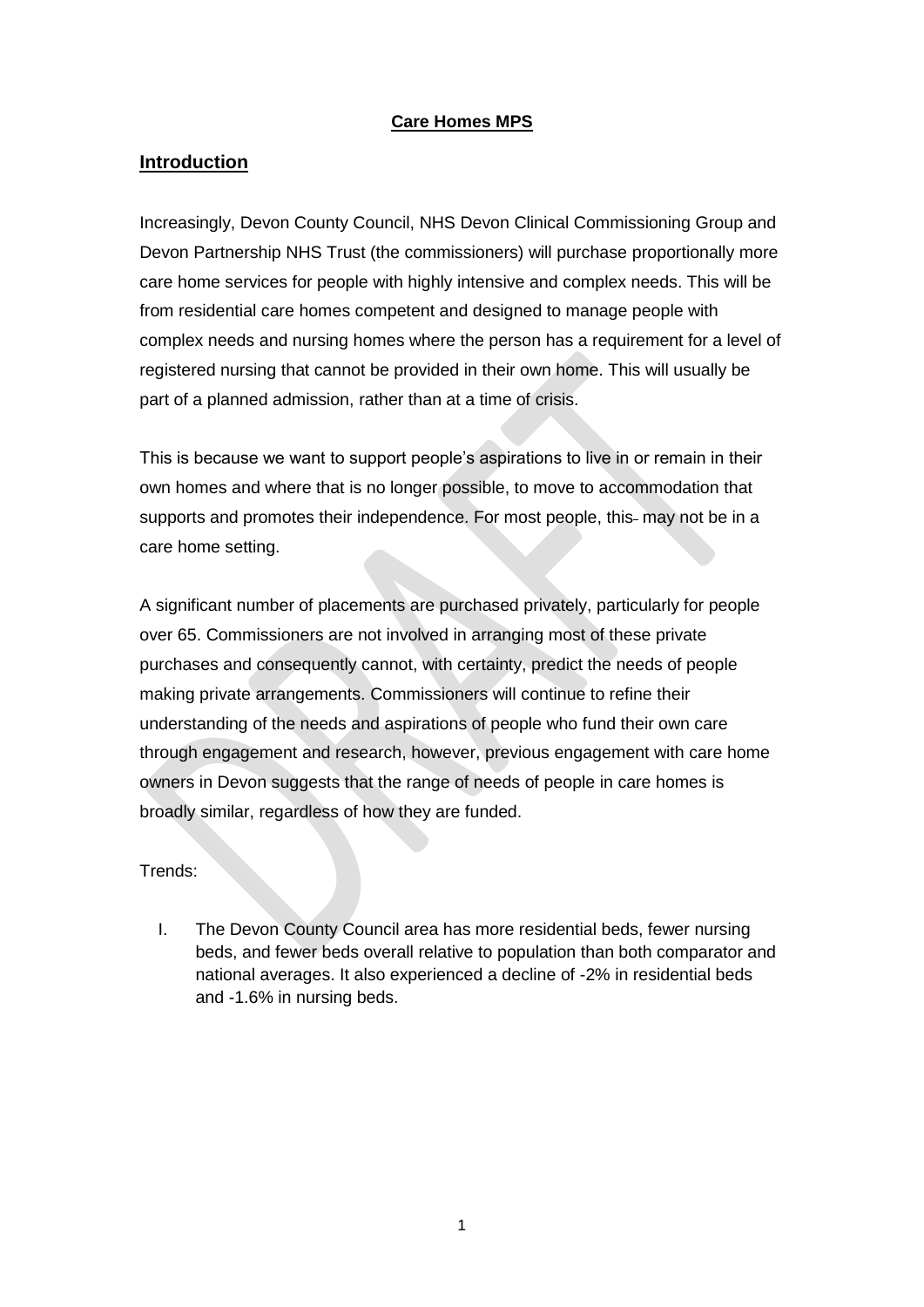### Service provision - adult social care service provision





Nursing care beds per LA population (65+)



This slide shows the number of residential and nursing care home beds for the population of Devon LA as at 18/07/19. The comparator group and England bars represent the number of care home beds available across those areas if their older populations were scaled to the same size as Devon's older population. Population figures are ONS mid year estimates published for 2017.

II. Commissioners continue to place fewer older people in residential/nursing care relative to population than the comparator and national averages. Shortterm services are effective at keeping people out of hospital and not dependent on long-term care but don't reach enough people, partly because capacity is diverted as contingency for personal care insufficiency.



### **Our Aims**

Our aims in respect of care homes are significantly dependent upon the availability of community-based services, accessible and care - ready housing and housing with care services (i.e. Supported Living, Host Family Services and Extra Care Housing). To achieve sufficient accessible housing and housing with care services, we are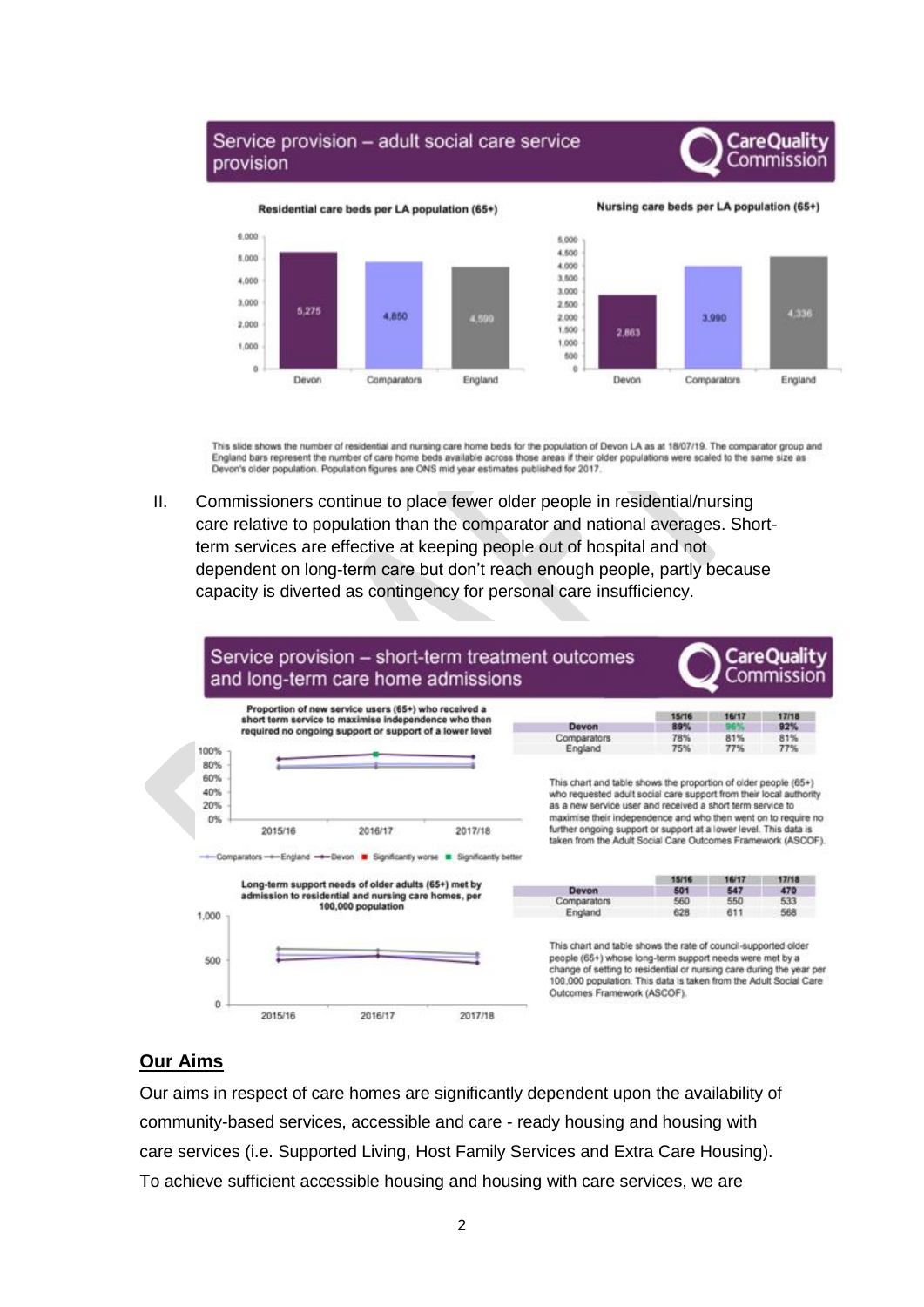working in partnership with District Councils and Housing providers to understand the demand at a district council or market town level. We are also working with housing with care services to prevent people being transferred to a care home because their needs have increased, unless there is a need for 24/7 oversight of a registered nurse. For further information regarding Extra Care Housing and Supported living see separate Commissioning Statements.

Our specific aims for care homes are therefore that;

- We will understand the needs of each person who needs support, including young people who will need support as an adult, and will work with them and their families/carers to enable them to live as independently as possible and in the housing or care home setting that best promotes their independence.
- We will ensure that no person is placed in a care home when their needs could be appropriately met in an alternative community setting at a comparable or lower cost.
- We will significantly reduce the placements of working age people with disabilities in care homes without nursing and will support working age people who are already in care homes to move to community settings to support them to achieve their outcomes where appropriate.
- We will work with people who have particularly complex health and care needs, together with their families/carers to consider how their needs can best be met, including in a care home setting. However, our aim remains to find innovative and cost-effective ways to support those people to live within the community.
- We will adopt a consistent approach to quality for all care homes with whom we commission that ensures that they can meet the needs of people with intensive and complex needs. This will include a description of the quality required, clear requirements relating to quality assurance and an embedded system of support for care home providers around quality issues.
- We will support the development of care homes to ensure they can respond to the intensive and complex needs of service users (including disability, mental health and dementia appropriate environments), ensuring reasonable access to a high-quality care home appropriate to their needs.

### **To support this anticipated shift in the pattern of provision we will work;**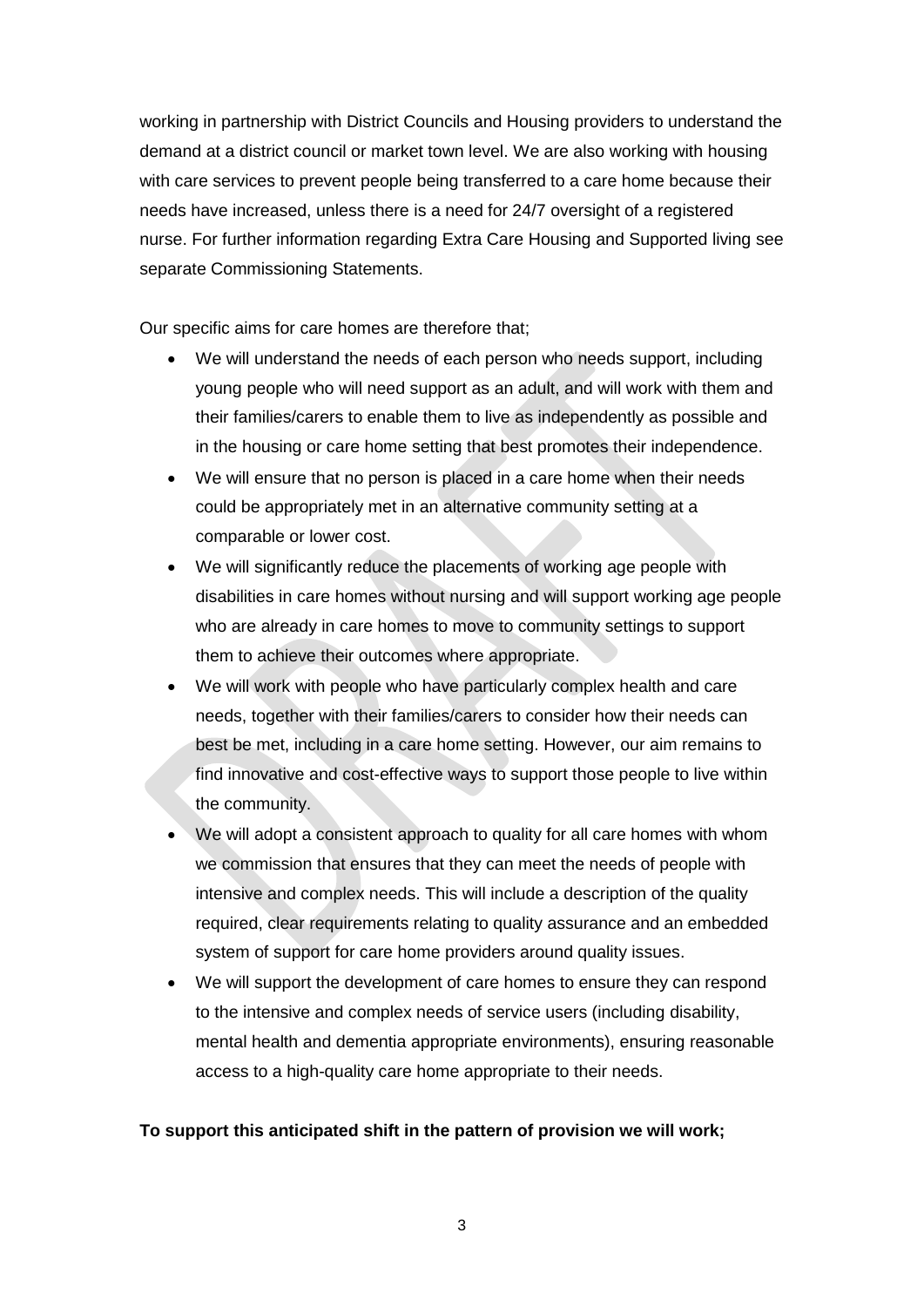- Carefully with care home providers to manage this change in the structure of the market including the remodelling of existing provision where that is appropriate (see below 'How can we help you?').
- In partnership with Housing Authorities to significantly increase the availability of accessible, care and technology - ready homes
- With housing with care providers, and where appropriate existing care home owners, to remodel their services, to increase the number of units at affordable rents in housing with care and the range of services on offer and to ensure that these types of services are flexible to meet people's needs as they increase.
- In partnership with NHS providers, housing and voluntary sector services to deliver our promoting independence approach by expanding the offer of services such as reablement, rehabilitation and enabling and by encouraging people to explore housing with care services as alternatives to care homes.
- With our NHS partners to improve access to NHS services that support care homes to manage people with the most intensive and complex health and social care needs and invest in care home education and support.
- As part of the Devon Transforming Care Partnership to develop and deliver community-based accommodation solutions for people with behaviours that challenge.

## **Demand**

The future demand for care home provision needs to be understood in the context of the overall demand for lifetime homes and housing with care services because people at the same or comparable level of need can be and are supported in any of these options.

Demand for services is anticipated to grow significantly because of an increasing ageing population and because more children with disabilities are living into adulthood and older age. It is also the case that with advanced age comes increased intensity and complexity of need arising from multiple long-term conditions<sup>1</sup>,<sup>2</sup>.

<sup>-</sup><sup>1</sup> Public Health England –commissioning for improved health through the home accessed via; <https://www.gov.uk/government/collections/housing-for-health>

<sup>&</sup>lt;sup>2</sup> Is late-life dependency increasing or not? A comparison of the Cognitive Function and Ageing Studies (CFAS) by Kingstone et al 2017 – Lancet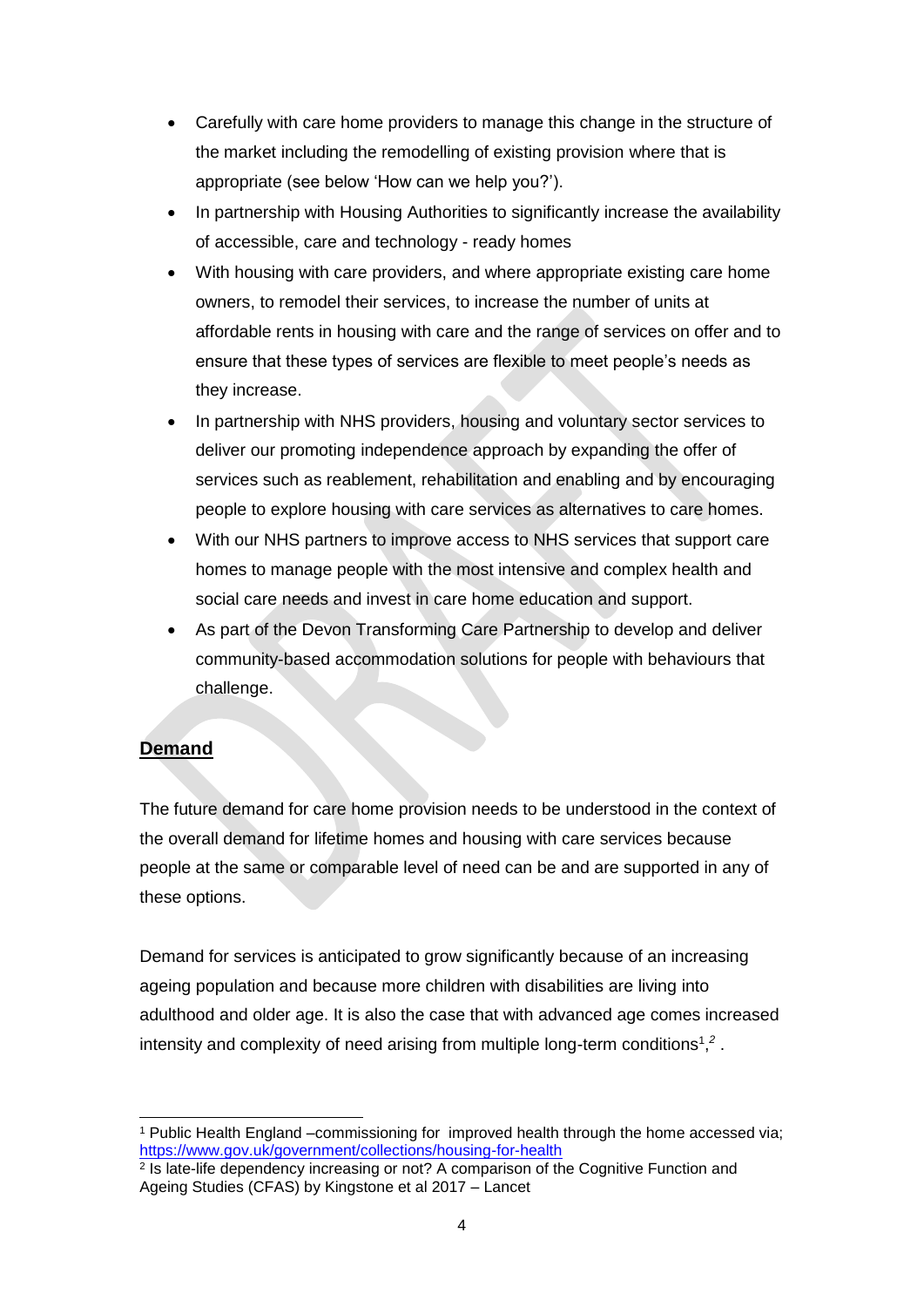However, predicting future demand for specific care service types such as care homes is difficult. Changes to the legislative, financial, political and policy framework, people's changing expectation about how and where care is delivered and developing best practice all impact on actual demand. For example, the numbers of older people funded by DCC or the NHS in care homes has declined in recent years despite demographic growth. Also, there is local and national evidence that people at comparable levels of need find themselves living in care homes and housing with care service such as Extra Care Housing or Supported Living. This makes defining the need for specific service types difficult.

**The needs assessment, published with this MPS, offers a preliminary view and this is being revised. This revised needs assessment will be published in the tender pack which will be issued as part of establishing a new care homes framework from April 2020 and updated as further information becomes available.**

Key Messages from the MPS needs assessment:

- DCC fund 2769 people within 304 care homes in Devon. This represents 35.29% of the beds available in these homes
- The largest cohort of clients are 90+ with 786 placements and 85-89 with 576 placements. This means that 49.2% of all care home placements are for people over the age of 85.
- However, 50% of people are under 85 years of age who may have been placed within housing with care had an appropriate service been available at the time of their placement

The trend of placements is shown in the graph below which illustrates a notable net increase in the numbers of placements made over the last year. The updated needs assessment will consider the factors that have led to this increase: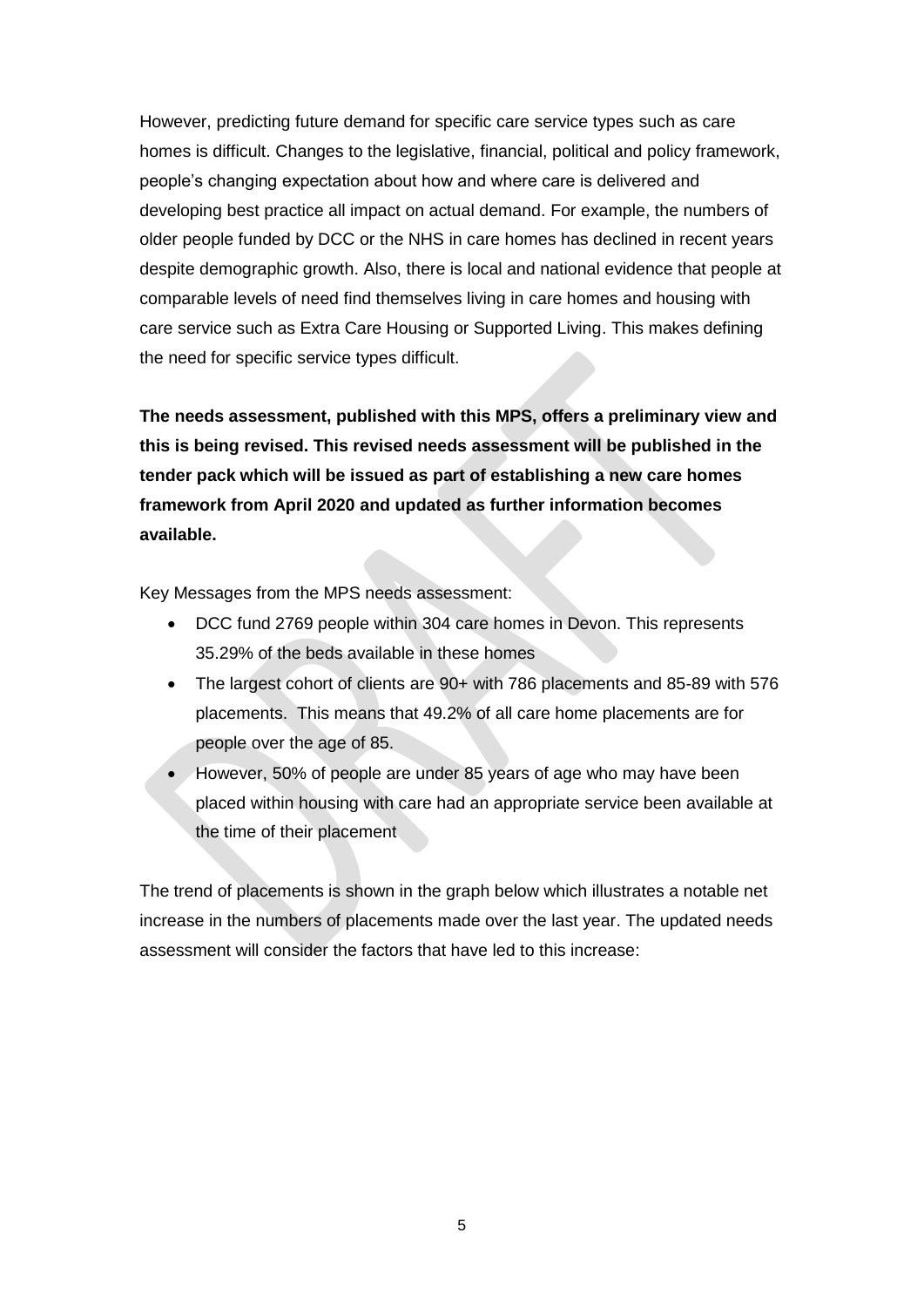

Devon County Council records the primary support need of people being placed into care homes which shows;

- Physical support 43.2%
- Memory and cognition 15.5%
- Mental health support 12.75%
- Learning Disability Support 12.4%
- Sensory support 9.3%
- Unknown 6.8%

An analysis of admissions over the last 12 months has shown an increase of 28.7% in people with a primary support need related to memory and cognition. Around 17,725 people in Devon are estimated to have dementia, nearly 2 per cent of the population. This figure is expected to rise to around 25,000 in the next ten years, affecting nearly 3 per cent of the population, around 6.5% of the over 65's.

**We will be working with housing authorities and other stakeholders to describe the demand for accessible housing and housing with care and the demand for care homes at a district council level area.** 

**We will work with housing with care providers to increase supply where there are shortages. This will include discussions with those care home providers**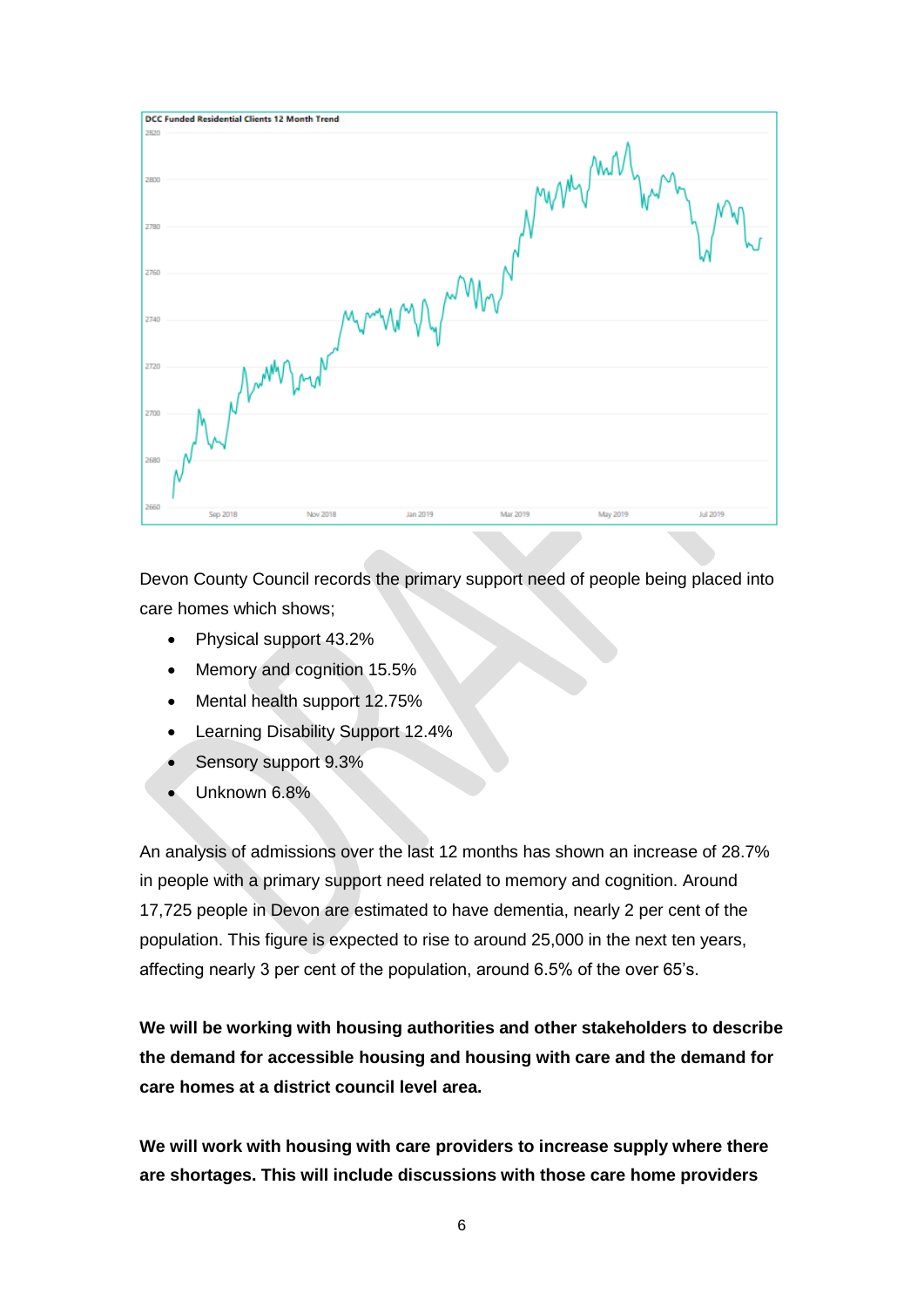**who are considering with CQC the deregistration of care homes to supported living accommodation.**

Many people are discharged into care homes directly from hospital when their needs are at their most acute and intensive<sup>3</sup>. Laing Buisson national surveys indicate that 53% of admissions to care homes with nursing and 31% of care homes without nursing are from hospital<sup>4</sup>, sometimes following a significant length of stay in hospital where a deterioration in health and functioning makes it more likely that people will be discharged to a care home or with an intensive package of care<sup>5</sup>. We will examine the position in Devon as part of our updated needs assessment.

In circumstances where people are discharged from hospital our approach will be to place people in care homes with an expectation of a discharge to a less dependent setting.

We will be adopting a similar approach when admitting a person of working age, in particular when that person is a younger adult who has a reasonable expectation of a moving to more independent living in the future

**We want to work with care homes to deliver time - limited and outcome focussed services that promote independence and, where appropriate, facilitate a move to a less dependent community setting.**

Good quality care homes also make a significant contribution to supporting family carers both in terms of the provision of respite/replacement care services but also in terms of supporting carers as valued partners in the delivery of care and support.

**We will bring forward an opportunity for care home providers to become part of an accredited list of replacement care providers by October 2019.** 

### **Supply**

1

<sup>3</sup> Bolton, J. and Provenzano, P., (2017) Six Steps to Managing Demand in Adult Social Care – A Performance Management Approach.

<sup>4</sup> laingBuisson Care of Older People – UK market report 27th ed 2015

<sup>5</sup> Covinsky KE, Palmer RM, Fortinsky RH, Counsell SR, Stewart AL, Kresevic D, et al: Loss of independence in activities of daily living in older adults hospitalized with medical illnesses: Increased vulnerability with age. J Am Geriatr Soc. 2003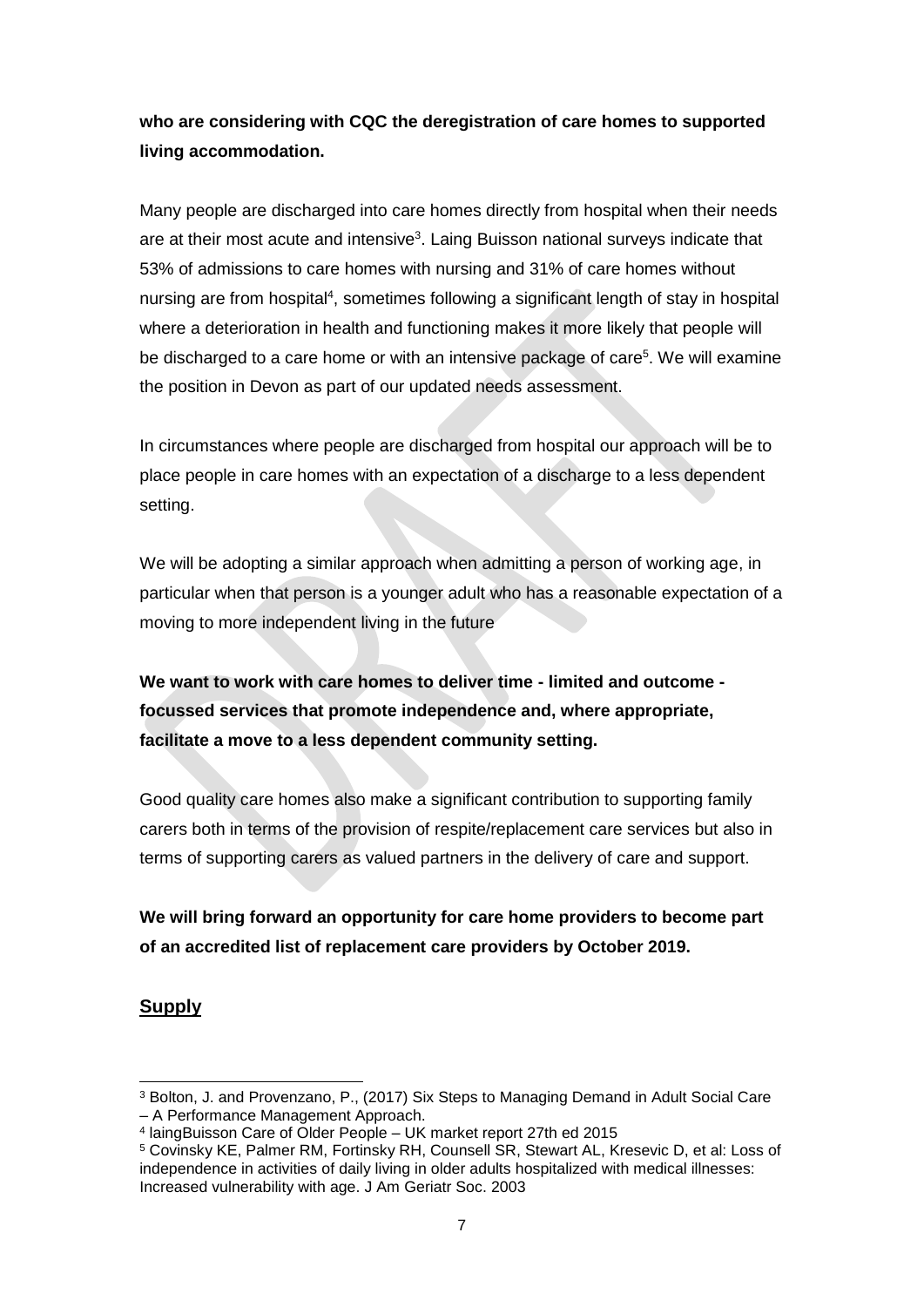Lack of appropriate supply can result in younger people with disabilities being accommodated within care homes designed primarily around the needs of older people, or people with sensory or physical disabilities being accommodated in care homes for people with a learning disability or adults of any age displaying behaviours that are challenging being placed in care homes or hospital settings out of county.

Furthermore, people who have complex needs, but do not require 24/7 nursing oversight may be placed into care homes with nursing because there are insufficient care homes without nursing able to manage that persons needs in their locality.

Despite the apparent availability of placements for people who require a care home with nursing, the actual number of placements suitable for people with complex needs can in practice be limited due to the characteristics of the care home building, or the level of staff experience and skills profile. For example, in an audit of 48 cases that had been through the brokerage system more than three times( April 2018- April 2019) including 8 discharges from Franklin Hospital Exeter only a third of care homes offering services for people with dementia were willing to accept referrals of patients from the older persons mental health hospital. Placements were declined because of the complexity of need of the individuals or lack of appropriate facilities .Social care and health practitioners are alerting us to localities where care home sufficiency is challenging, and we continue to collect data to understand where those areas of limited sufficiency exist and for what reasons. Further detail will be provided in early 2020.

To understand sufficiency we are combining this analysis with information about market premiums and information from operational teams. For a care home with nursing there may be less of an expectation of being able to source a placement in your own Market Town. In terms of the numbers of beds per head of population with a life-limiting illness Mid Devon and Torridge would seem to have proportionally fewer beds available. However, if we combine the above data with areas shown to have the highest rates of Market Premium and operational feedback; that would suggest greater pressure on Nursing Home places in Teignbridge, East Devon, Exeter and North Devon with Barnstaple, Newton Abbot and Exeter as specific locations where additional, modern nursing home capacity is needed.

Nursing Home Profile (commissioned placements only)

• There are 66 nursing homes with 2783 registered beds. Devon County Council and Devon CCG purchase 1033 of those beds (37%) (June 2019)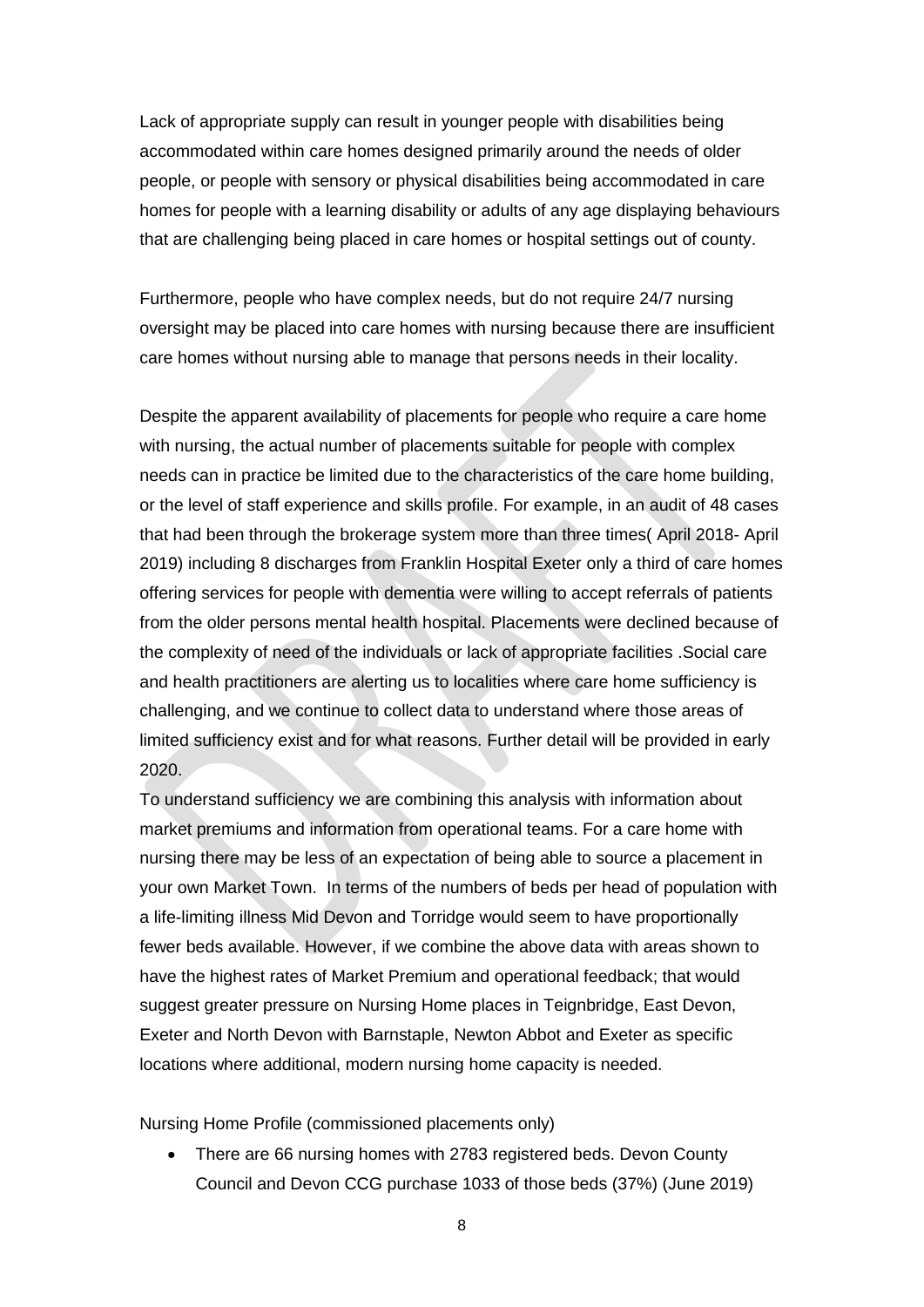- 27% of beds purchased by the commissioners in Nursing homes are purchased as residential placements
- 4.4% of Care Home with nursing placements are funded under section 117 Mental Health Act aftercare
- At 27/6/19 care homes self-reported 97 vacancies
- 17.5% of all placements are made in care homes out of county

A review in 2018 of sufficiency within the Care Home with nursing sector revealed a complex picture. It became apparent that:

- There was significant underutilisation of existing nursing capacity. With 97 vacancies and 279 beds purchased by commissioners as residential beds, then there are arguably at least 376 beds (this doesn't include private purchase of residential beds in Nursing Homes) which with some reconfiguration could be made available for nursing capacity within existing stock (the level of vacancies and residential placements vary significantly by care home).
- challenges around recruitment of qualified nurses were resulting in reductions in available nursing beds
- A lack of placements for people with very complex needs was arising from limitations of building design or lack of skill base within the workforce. This can result in placements out of county, or placements with high levels of 1:1 support commissioned.

Devon County Council would wish to explore with Nursing Home providers opportunities for investment to address the challenges around maximising existing nursing home capacity, remodelling existing capacity and introducing new modernised care homes for example in North Devon, Newton Abbot and Exeter (and potentially Okehampton) and upskilling the workforce. We are also keen to explore new workforce models in relation to nurses and nurse associate roles and develop provision and support that reduces the need for high levels of 1:1 staffing for individuals with complex needs.

**During 2019/20 we will work alongside NHS England, NHS Devon CCG, Primary Care Networks and NHS local providers as well as care home providers to specifically address our requirements for care homes with nursing and the**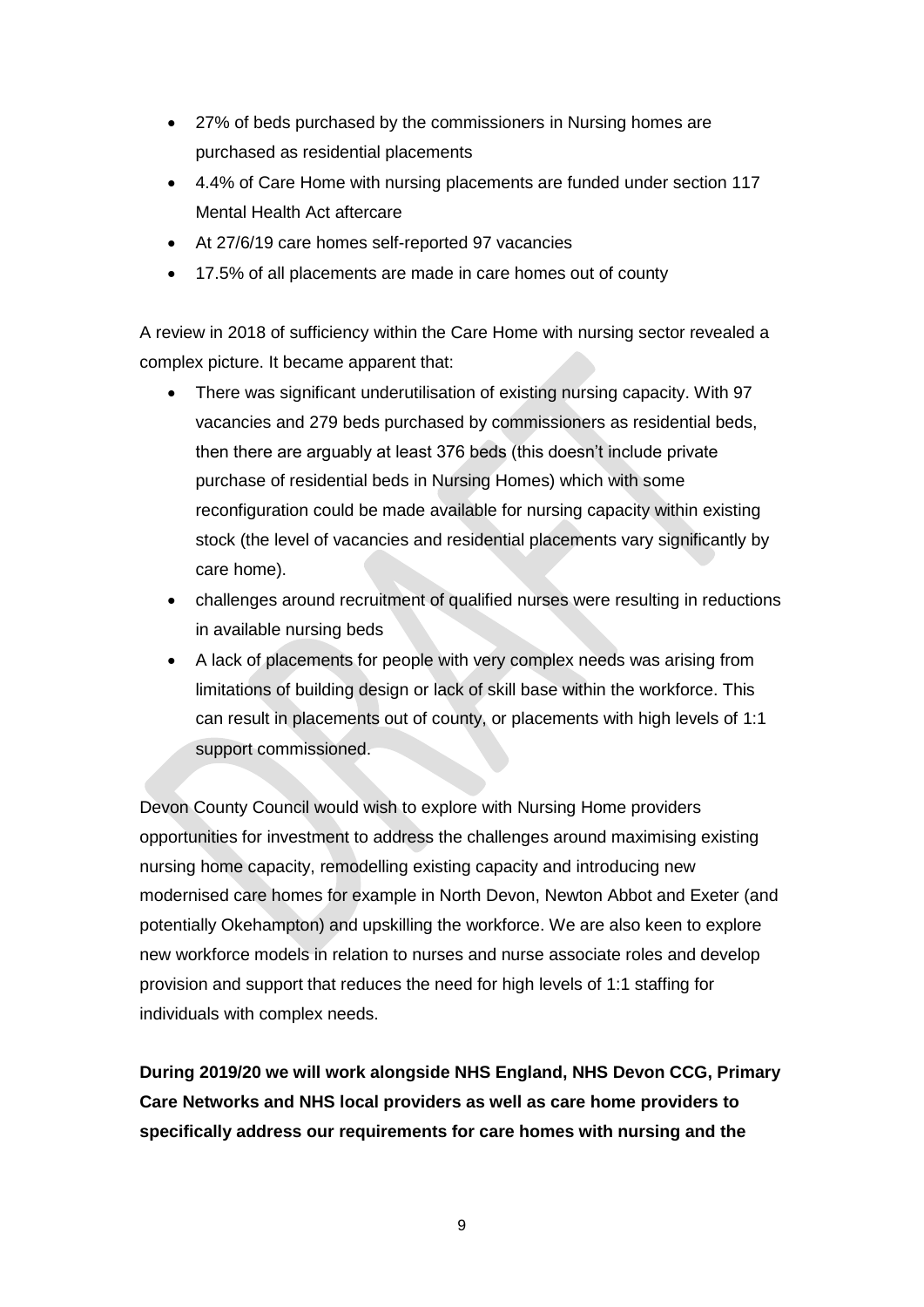**best way to ensure appropriate care home environments and service models to meet demand now and into the future.**

**We will continue to refine our bed vacancy tool to ensure that we understand both the available supply of care home placements in any locality but also the features of that supply so that we better understand sufficiency at a local level and match care homes placements to the specific needs of individuals requiring a placement.** 

**We launched a survey of care homes in the summer of 2019 to better understand the opportunities and challenges that are present in existing care home buildings. The outcome of the survey will be made available in late Autumn 2019. We are also considering introducing a requirement on providers to update critical information about care home buildings as part of the introduction of the new care homes framework. We will be seeking the engagement of care homes in the development of both these initiatives.** 

The increasing availability of housing with care services and a continued drive to support people at home as part of our promoting independence strategy is likely, in the longer term, to reduce the numbers of people overall who are supported in care homes without nursing. However, the increasing complexity and intensity of the needs of people being admitted into care homes is likely to mean that the demand for care homes capable of managing increased levels of need is likely to remain buoyant; for example, for people with multiple disabilities and behavioural difficulties associated with mental health, dementia or cognitive difficulties. This will require a different balance of care home provision with or without nursing and will have a consequential impact on buildings, facilities and workforce.

There are also challenges associated with outdated care home environments. The profile of care homes in Devon indicates a significant proportion of smaller and older care homes that may not be fully care and technology ready and where the challenges will be greater. We are already working with care homes for people with disabilities or mental health who are considering deregistration into housing with care services where appropriate.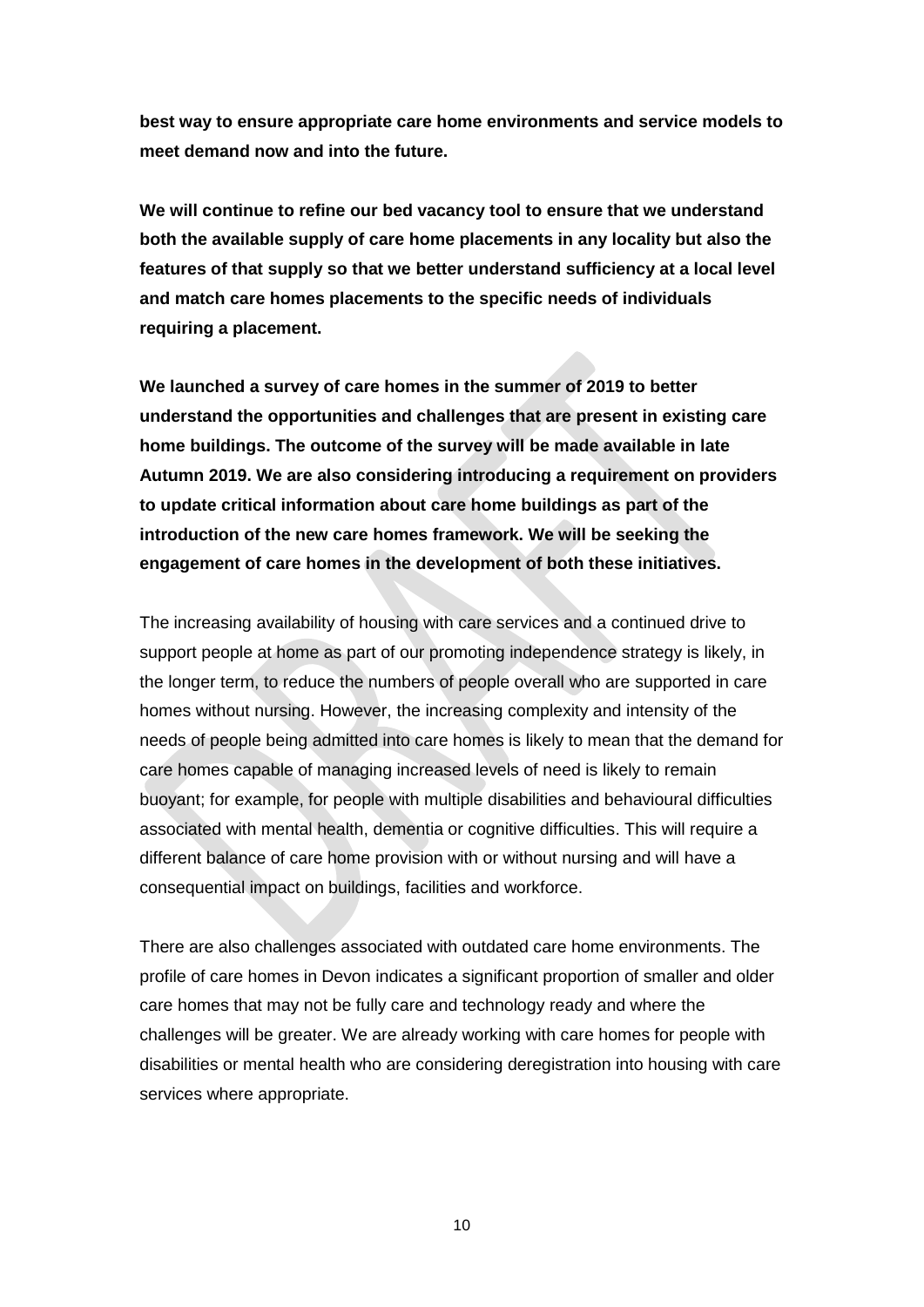We require modernised care and technology - ready care home environments that provide safe, appropriate and affordable services in which to deliver regulated care for people who have very intensive and/or complex needs.<sup>6</sup>

# **To improve the availability of appropriately built care home environments, we will:**

- Support provider development plans, where appropriate, through Business Relations support, support with planning applications, needs analysis to support business case developments and building design. The aim will be to develop existing care homes, wherever possible, so that they are suitable for the increasing intensity and complexity of demand and to attract new build care homes, potentially replacing older buildings over time.
- Continue to work with care homes who wish to deregister in response to falling referrals for residential care and increasing demand for Housing with Care services such as Supported Living in their locality, where it is strategically appropriate to do so (see Supported Living section).
- Work with care homes to explore how assistive technologies can improve and modernise service delivery and improve personal outcomes.

### **Service Model**

1

The care home providers we are most likely to commission services from in the future will be those who:

- Are consistently rated by CQC as Good or Outstanding and that offer services personalised to the needs and wishes of individuals and deliver outcomefocussed care and support based upon what is important to that individual.
- Demonstrate an understanding of the requirements of people with complex and intensive health and social support needs and the most appropriate way to meet those needs.
- Promote people's independence and encourage the maintenance or gaining of self-care skills and where appropriate facilitate a move to a less dependent setting<sup>7,8</sup>.

<sup>6</sup> laingBuisson Care of Older People – UK market report 27th ed 2015

<sup>7</sup> Covinsky KE, Palmer RM, Fortinsky RH, Counsell SR, Stewart AL, Kresevic D, et al: Loss of independence in activities of daily living in older adults hospitalized with medical illnesses: Increased vulnerability with age. J Am Geriatr Soc. 2003

<sup>8</sup> Emerging practice in outcome-based commissioning for social care. IPC John Bolton 2015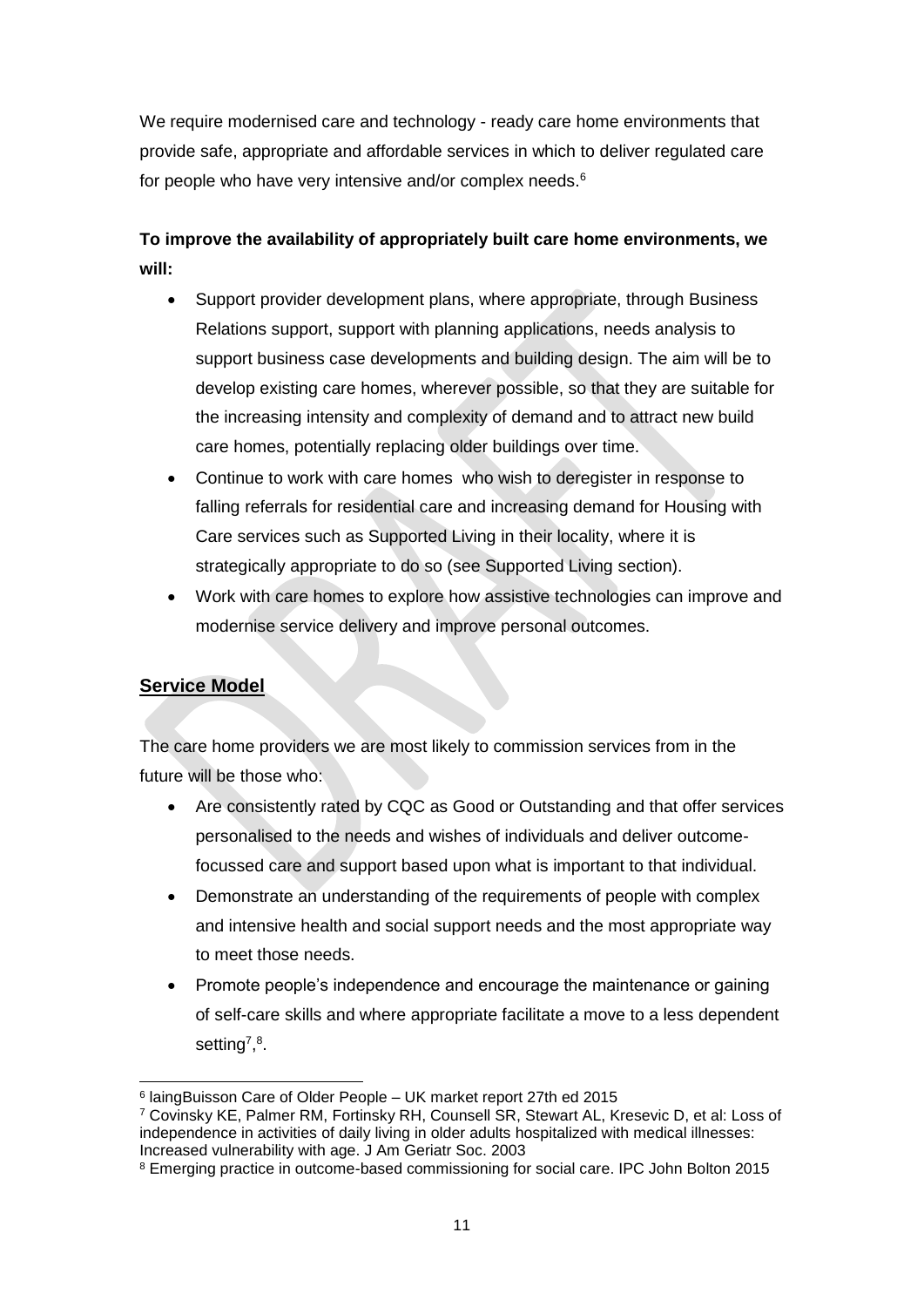- Work with community-based and acute health services to promote people's health and wellbeing<sup>9,10</sup> and to significantly reduce the risk of residents being unnecessarily admitted to hospital or transferred to a more dependent setting such as a care home with nursing.
- Improve people's outcomes through training and support around key areas such as dementia, falls, nutrition and hydration and complex mental health needs.
- Provide a range of support to family carers including respite or replacement care and ensure that carers are involved as valued partners in the provision of care.
- Provide or support and encourage stimulating physical and mental activity and greatly increase opportunities for social interaction with other residents, staff and the wider community.

**We will introduce by Summer 2020 a new Devon specification for care homes that will embed the standards and levels of quality described above and will introduce clearer quality assurance and performance management arrangements.** 

**The performance of care home providers in terms of successfully supporting people with complex and intensive care needs and of promoting independence and transition to less dependent settings where that's appropriate will be actively monitored to understand which care homes best deliver those outcomes to facilitate choice of care setting.** 

This service model will require workforce changes in terms of the skills and competence of care workers and the leadership of registered managers. We recognise that there are significant workforce challenges now in terms of access to training opportunities for care workers and managers and recruitment and retention of care staff and registered nurses. We will continue to work with care home providers to increase the numbers of apprenticeships and to test the Nursing Associate role.

-

<sup>9</sup> Enhanced Heath in care Homes NHSE accessed via https://www.england.nhs.uk/wpcontent/uploads/2016/09/ehch-framework-v2.pdf

<sup>10</sup> Your Future Care NEW Devon CCG 2016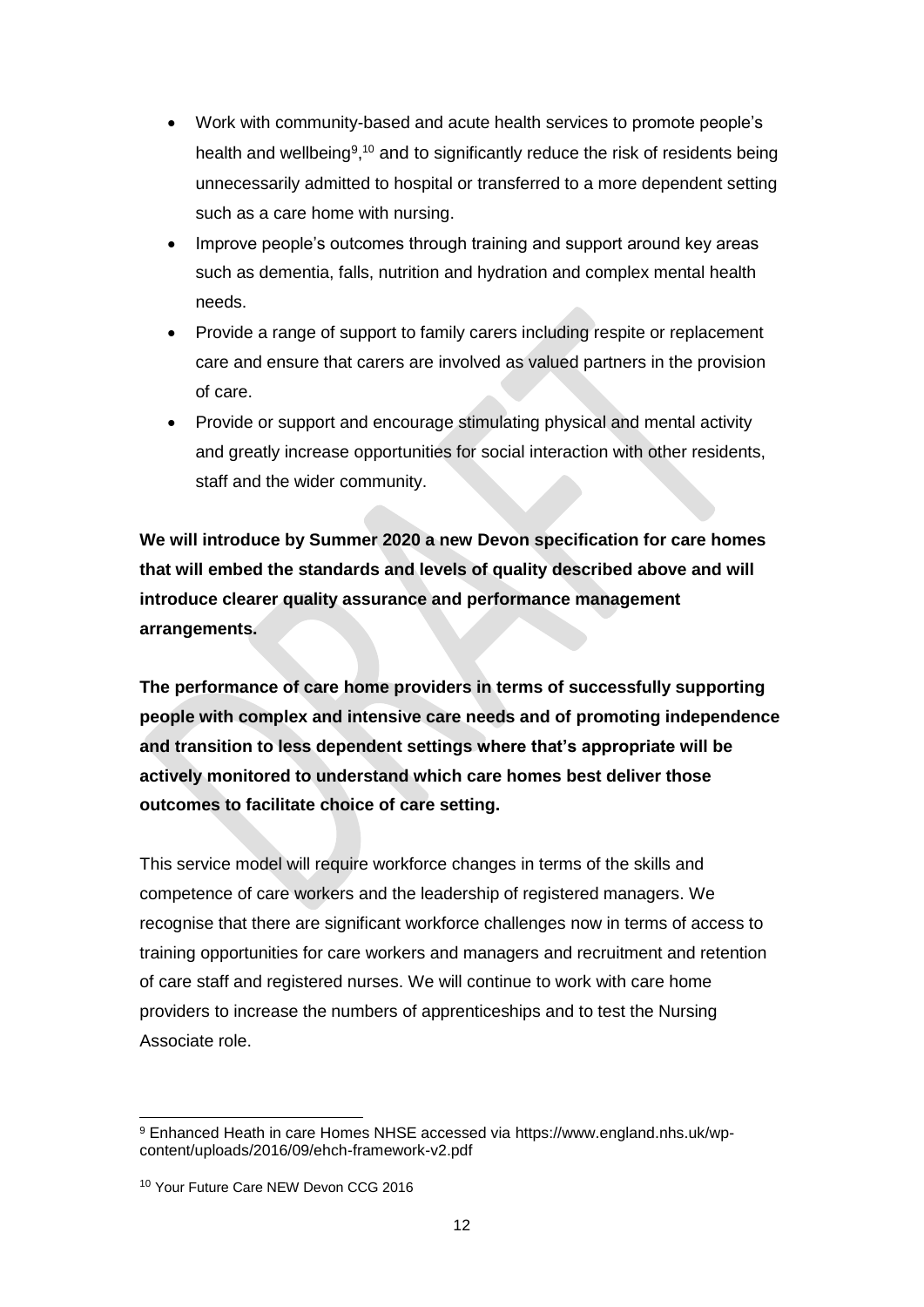**We will work with Care Homes through Devon's 'Proud to Care' initiative to explore with providers how DCC, the CCG and DPT can support recruitment, retention and staff training including apprenticeships**

### **Procurement, Fee model and Pricing**

DCC introduced a personalised fee model for all new placements in older persons care homes from 2018 which established a set fee for accommodation - related costs and a set rate per hour of care depending upon the needs of the person being accommodated. This is based upon a spot contracting arrangement where individual placements are called off primarily based on personal choice of care home subject to DCC fee.

**From April 2020 we intend to introduce an open framework contract, supported by a revised and modernised specification, which will continue the personal choice - based call off arrangements and personalised fee model for DCC funded placements.** 

DCC is working with other local authorities to explore the feasibility of a regional framework for learning disability that focusses on the needs of the most complex individuals, for example those with multiple disabilities and who require significant behavioural management support.

**The commissioners will work with care homes during 2019/20 to explore how the two framework agreements, DCC & Regional, might interface with one another and operate in practice** 

> Market **Opportunities**

**Market Opportunities**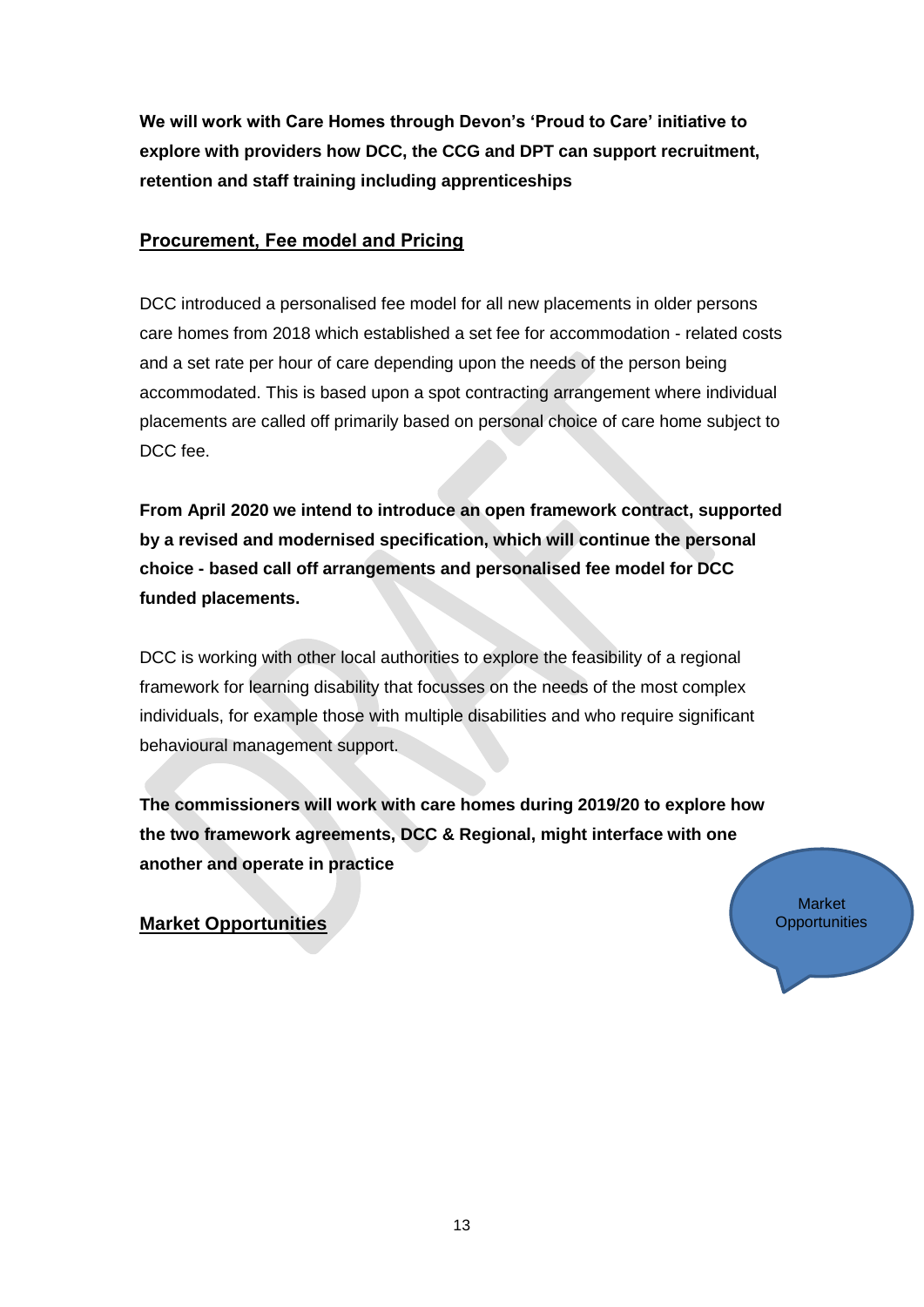- DCC and NHS open framework contract for all care homes for all adults will be put in place by Summer 2020
- Regional framework for people with complex and intensive needs associated with a learning disability by April 2020
- Accredited list of replacement care providers including care homes by October 2019 (see section on replacement care)
- Increased opportunities for care home providers capable of delivering time limited placements to promote independence particularly for people of working age and even more particularly for people 18 - 35.
- Opportunities, where appropriate, to deregister or diversify into the provision of housing with care services

### **How can we help you?**

We will work with care home providers to support their business planning and development where those providers indicate a desire to develop or change their service model and where such a change meets our strategic objectives.

We will support care homes, to develop service models that meet the changing needs of people with complex and intensive care through:

- Building needs profiles at a locality level to enable long term planning and involving care homes in defining intensive and complex care.
- The new joint DCC and NHS open framework contract for all care homes for all adults embedding principles of personalised care and promoting independence and based upon a personalised fee model for DCC funded individuals
- Supporting service providers who wish to develop their service to include a time – limited, promoting independence approach through staff training and care and support planning.
- A new regional framework for care homes for people with more complex and intensive support needs associated with a learning disability
- Joint NHS and Social Care approach to supporting workforce development via investment with Better Care Funded training and support and through the PEN and 'Proud to Care' initiative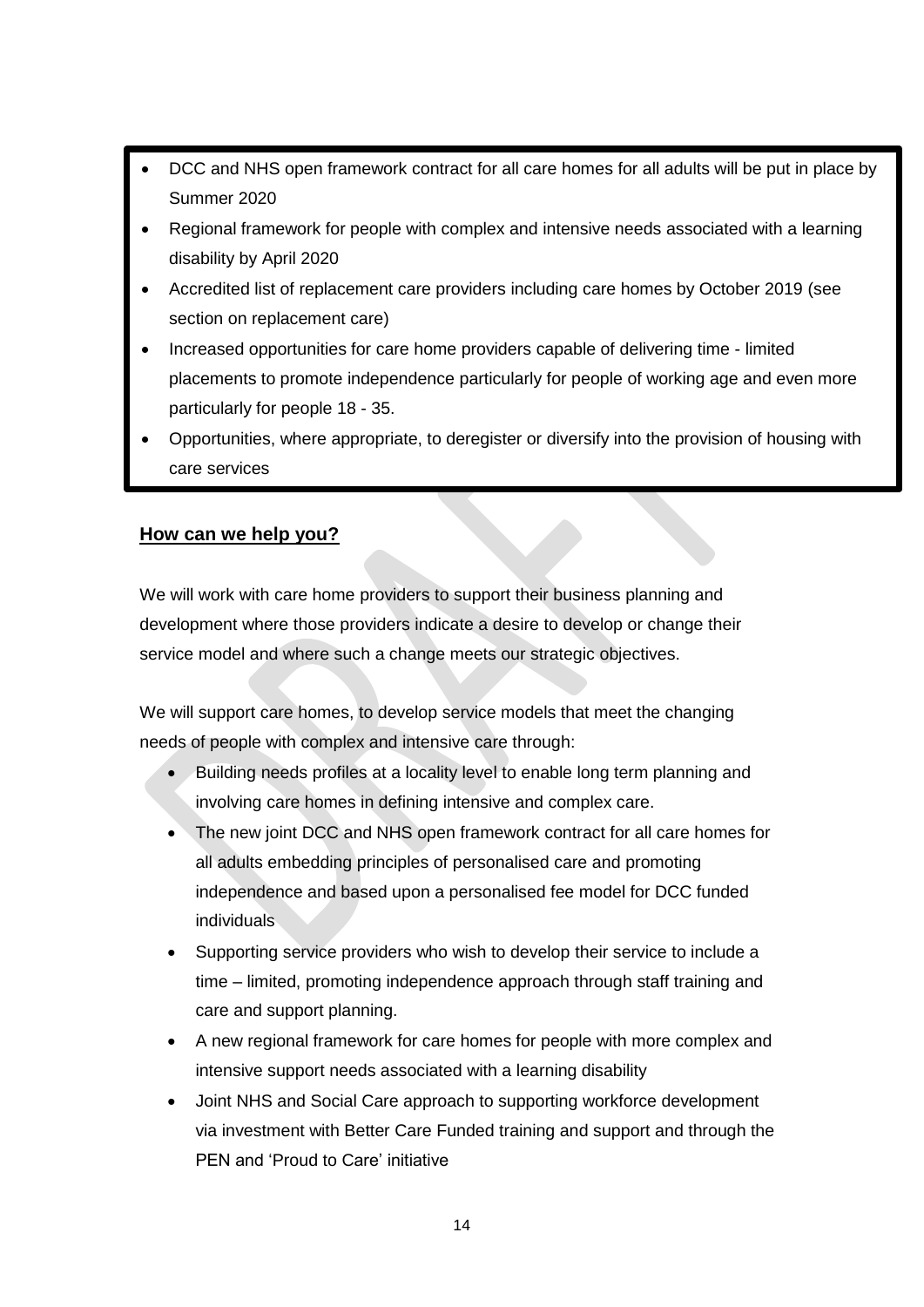- Joint work with care homes to promote the use of assistive technology to support independence
- Work with NHS colleagues and Care Homes in the implementation of enhanced health care in care homes framework
- Access to the CIAG Fund [\(https://www.devon.gov.uk/economy/business](https://www.devon.gov.uk/economy/business-support/creative-innovation-and-growth-programme-ciag/)[support/creative-innovation-and-growth-programme-ciag/\)](https://www.devon.gov.uk/economy/business-support/creative-innovation-and-growth-programme-ciag/) which offers both revenue and capital funding to support innovation, diversification and growth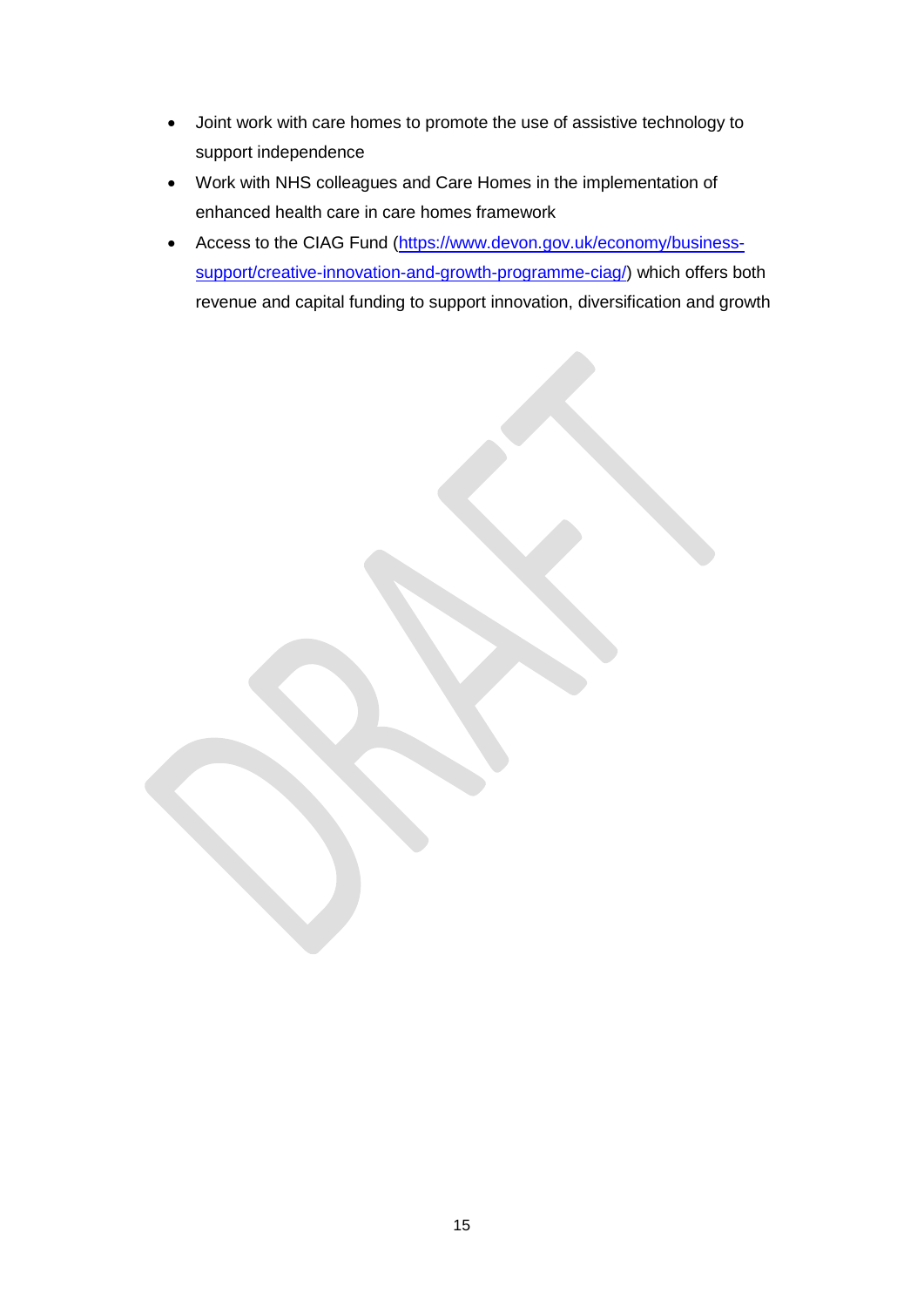# **Appendix A**

### **The required built features of Care Homes**

**We would expect all new purpose - built care homes to meet the standards summarised below, and for existing homes to consider how well they currently meet these requirements and whether any refurbishments are required to ensure they can continue to meet people's complex needs in the future**

### **Communal areas**

- Living areas should be designed to enable residents to experience smallgroup living within the home, a homely and domestic feel, and access to quiet spaces including a space for receiving visitors in private.
- Provision of a communal lounge, eating area, kitchenette and easy access to a toilet nearby, for clusters of around 10 bedrooms. Around 3.5m2 of communal space per resident, excluding circulation space should be provided.
- Equipment, signage, internal colour and finishes and landscaping should enable the independence of people who have mobility problems, may be physically frail, may be learning disabled, or who may have a visual, hearing or a cognitive impairment including dementia<sup>11</sup>
- The building design should maximise natural light and lighting in communal rooms should be domestic in character, sufficiently bright and positioned to facilitate reading and other activities
- Communal areas (particularly those accessible to the public should be carefully located to ensure that areas where resident's rooms and shared bathrooms are located remain private and secure
- Enough storage space to ensure that personal mobility equipment, hoists etc can be stored when not in use.
- Easy access (wheel chair accessible) to safe outdoor environments where residents can relax, safely walk or take part in outdoor activities
- Access to all areas of the home, should be fully wheelchair accessible and lift access should be provided to all floors.

<sup>-</sup><sup>11</sup> (Detailed advice on dementia friendly design can be obtained from the Dementia Services Development Centre at the University of Stirling at http://dementia.stir.ac.uk/ and the Kings Fund especially the EHE Environmental Assessment Tool at https://www.kingsfund.org.uk/projects/enhancing-healing-environment/ehe-design-dementia